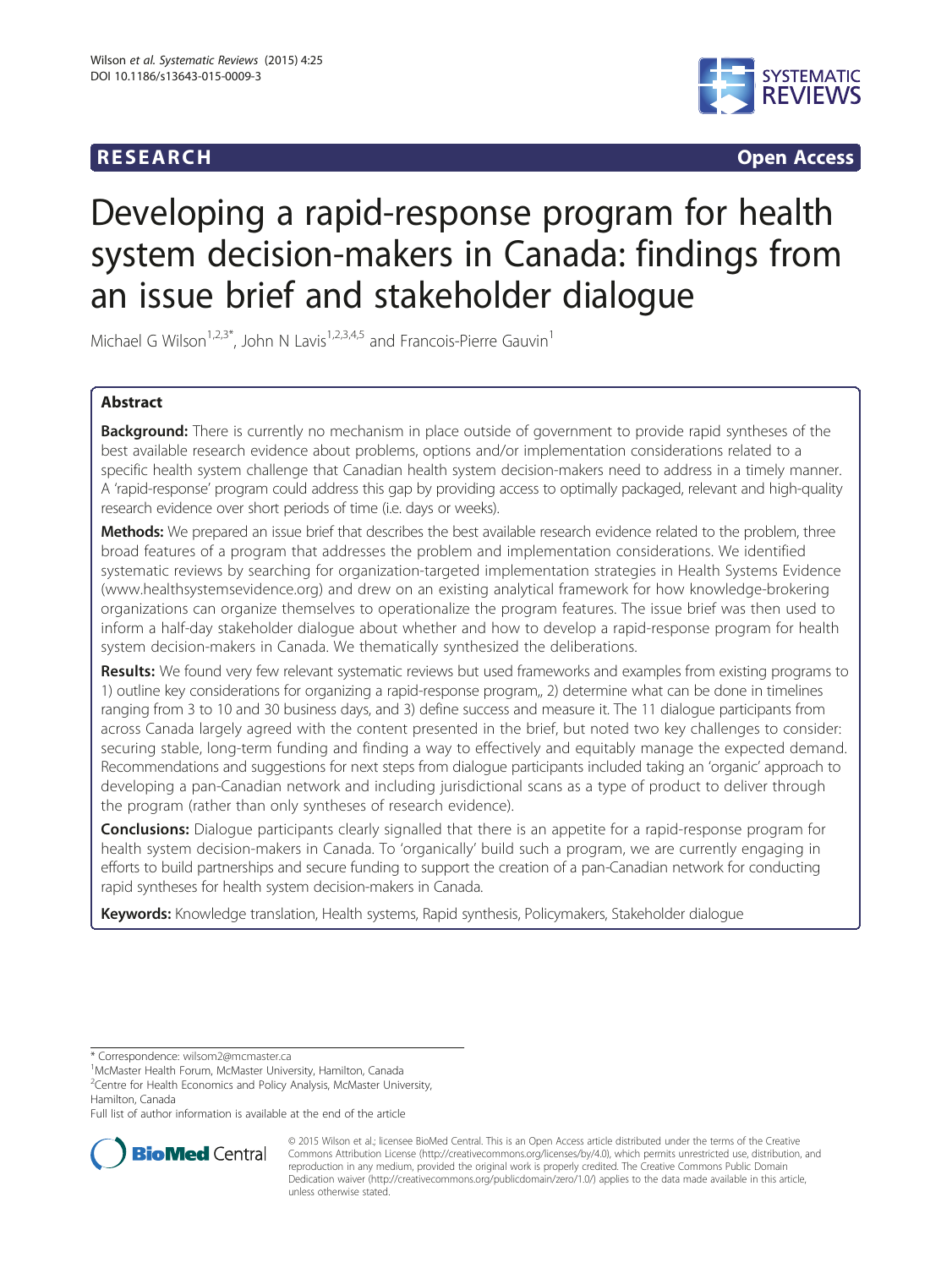#### Background

A gap exists in efforts to support the use of research evidence between 'self-serve' approaches (e.g. 'one-stop shops' for research evidence such as Health Systems Evidence - [www.healthsystemsevidence.org](http://www.healthsystemsevidence.org/)) and 'fullserve' approaches (e.g. convening stakeholder dialogues with health system leaders who are informed by an evidence brief that synthesizes the best available research evidence). A 'rapid-response' program could fill this gap in situations where health system decision-makers need support with accessing and synthesizing optimally packaged, relevant and high-quality research evidence over days or weeks (i.e. when the timeline is too short to prepare a full evidence brief and convene a stakeholder dialogue).

When looking for support to find and synthesize research evidence in a timely manner, decision-makers may turn to internal research-support services (many of which use less systematic and transparent processes than are typically used by formally designated programs) or to researchers with whom they have an established relationship. Alternatively, they may turn to one of very few formalized rapid-response programs in Canada, if their question is about drugs and other health technologies [[1\]](#page-9-0), if they are in Quebec and have a question about drugs and other health technologies or about health and social programs and services [[2\]](#page-9-0), if they are in Ontario and pose a question related to HIV programs and services [[3](#page-9-0)] or if they are a manager or stakeholder working within the Champlain Local Health Integration Network [[4,5\]](#page-9-0). However, there is currently no mechanism in place outside of government to provide rapid syntheses of the best available research evidence about problems, options and/or implementation considerations related to a specific health system challenge (as opposed to a challenge with a program, service or drug).

Depending on the timelines provided, products provided through a rapid-response program might include a listing of relevant research evidence (if the timeline is very short), a brief synthesis of the results (if the timeline permits) or a more detailed summary (if given a longer period of time). Some rapid-response programs also supplement these products by conducting briefings with decision-makers based on the research evidence identified [[6\]](#page-9-0). One added benefit of providing rapid-response programs is that decision-makers who have previously used such services and found them to be valuable may be more inclined to think about finding and using research evidence in the future, and/or highlight the value of doing so to their peers. Another added benefit is that the products of a rapid-response program (which we will call 'rapid syntheses') can be made available in a repository for others to access (as effort to facilitate 'user pull' for research evidence) or be actively disseminated to policymakers in other settings (as a 'push' mechanism) who may (or eventually will) be grappling with the same or similar issues.

We see rapid syntheses as being distinct from a rapid systematic review (and other variants such as rapid realist review) in several ways. First, those requesting a rapid synthesis typically set the timeline within which it needs to be prepared (typically no more than a few weeks). In contrast, a rapid review is typically a comprehensive systematic review conducted in a condensed timeline (e.g. 6 months), rather than a more standard timeline like 1 or 2 years. Second, the nature of the questions addressed can take many forms, and relate to a problem, options or implementation considerations, as opposed to a rapid review of the effects of a single option. Lastly, rapid syntheses typically include existing systematic reviews and occasionally single studies, whereas rapid reviews focus on single studies.

We recently created a rapid-response program at the McMaster Health Forum that provides a summary (what we call a 'rapid synthesis') of research evidence based on a systematic search for information about problems, options and/or implementation considerations related to a specific health system challenge [\[7](#page-9-0)]. At present, current funding allows us to complete four requests (over a 3, 10 or 30 business day time frame) per year for Ontariobased knowledge users (e.g. policymakers, managers of healthcare institutions, community-based organizations) who are involved in decision-making about health systems. Given that this service would likely benefit knowledge users across the country, we convened a halfday stakeholder dialogue in March 2014 focused on whether and how to develop a rapid-response program for health system decision-makers in Canada. As outlined in the discussion, based on feedback from dialogue participants, requests can now be taken from knowledge users outside of Ontario on a cost recovery basis and additional funding is being sought to allow us to complete a greater number of requests each year.

## Methods

Convening stakeholder dialogues is one promising approach to addressing health system issues (in this case, how to best support timely access to the best available research evidence about pressing health system issues). Stakeholder dialogues are designed to support evidenceinformed decisions by pairing the best available research evidence with a robust deliberative process that gives stakeholders the opportunity to bring their tacit knowledge and their own views and experiences to bear on a pressing health system problem, three options to address it and implementation considerations [\[8](#page-9-0)]. Generally, convening health system stakeholders (e.g. government officials, professional and community leaders, patients/ citizens and groups representing them, and researchers)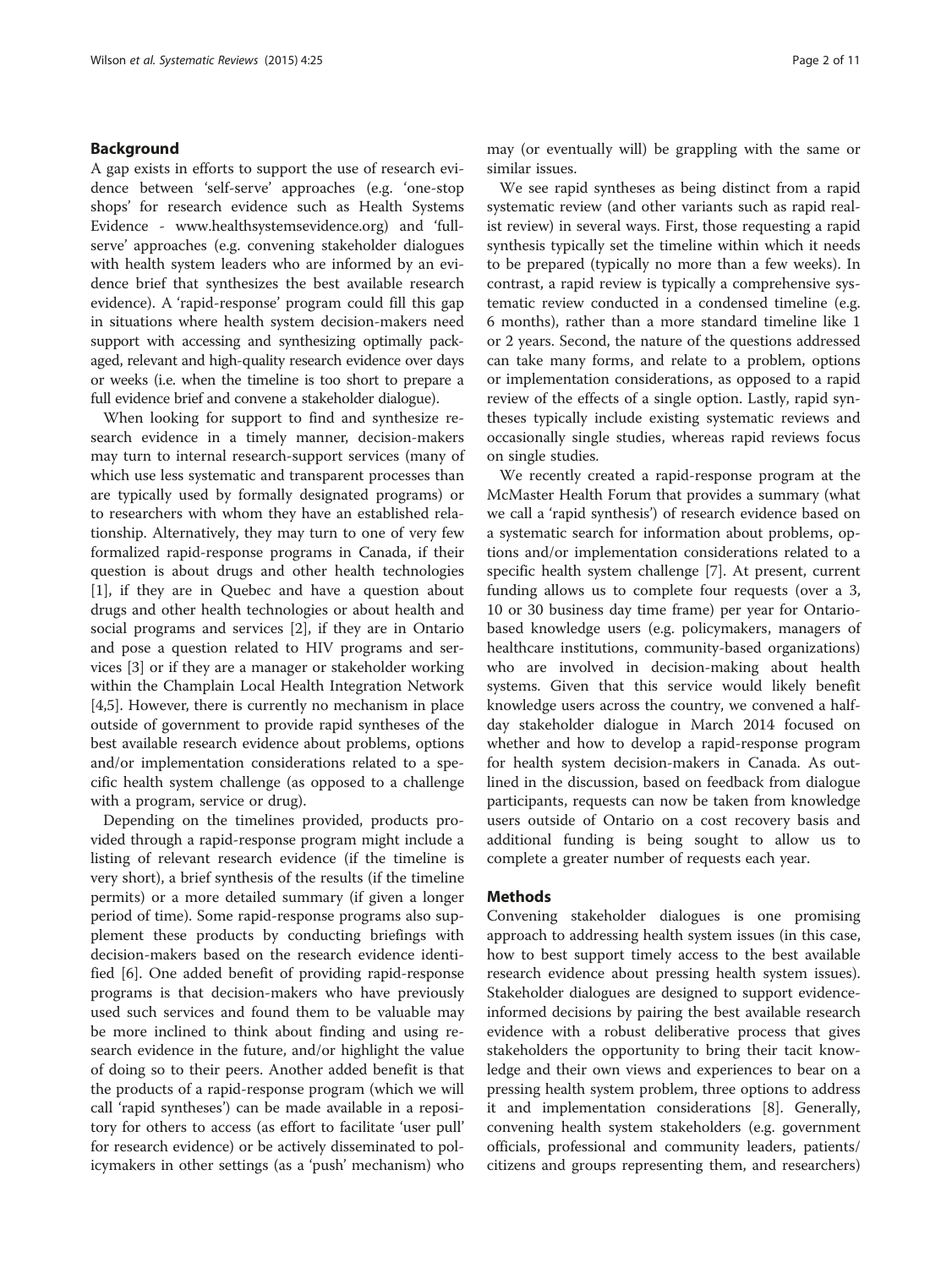for deliberations has the overarching goal of supporting participants to champion creative efforts to address a pressing health system problem within their respective constituencies [[8](#page-9-0)]. Each dialogue is informed by an evidence or issue brief that mobilizes the best available research evidence about the problem, options and implementation considerations. While using the same approach as an evidence brief, issue briefs, such as the one produced for this dialogue, draw on findings from a previously conducted synthesis of the evidence or in the absence of syntheses uses analytical frameworks to help dialogue participants critically engage with the topic [[8\]](#page-9-0).

We describe below our methods for preparing the issue brief and convening the dialogue. For those who are interested in more detail, a separate paper outlines the overall approach for developing evidence/issue briefs and convening stakeholder dialogues [[8](#page-9-0)].

#### Preparing the issue brief

We prepared the issue brief through four steps: 1) convening a steering committee; 2) developing and refining a terms of reference for an issue brief; 3) identifying, selecting, appraising and extracting key findings from the research evidence about the problem, program features and implementation considerations; and 4) synthesizing the findings in the form of an issue brief. Our steering committee was comprised of representatives from partner organizations and stakeholder groups and provided guidance throughout the process as well as literature that would be relevant to preparing the brief. The terms of reference for the issue brief provided a preliminary outline to clarify the problem, framed three options for addressing it (in this case, three broad features of a program for addressing the problem given the nature of the topic being addressed) and identified implementation considerations. We developed and iteratively refined the terms of reference in collaboration with our steering committee.

For the third stage, we identified relevant systematic reviews related to the three program features (organizing a rapid-response program, establishing what can be done in what timelines and defining success and measuring it) by searching Health Systems Evidence [\(www.healthsys](http://www.healthsystemsevidence.org/)[temsevidence.org](http://www.healthsystemsevidence.org/)), which is a continuously updated database, that contains (as of January 2015) 4,200 systematic reviews and more than 2,200 economic evaluations of delivery, financial and governance arrangements within health systems. For more information about the sources searched to identify documents included in Health Systems Evidence, see [http://www.](http://www.healthsystemsevidence.org/why-use-it.aspx) [healthsystemsevidence.org/why-use-it.aspx](http://www.healthsystemsevidence.org/why-use-it.aspx). The reviews and economic evaluations were identified by searching the category for organization-targeted implementation strategies in Health Systems Evidence. The searches were reviewed by one of us (MGW) with another (JNL) checking reviews for which there was uncertainty about their inclusion. For each systematic review, we extracted the focus of the review, key findings, the last year the literature was searched, the methodological quality (based on AMSTAR [[9\]](#page-9-0) ratings that are provided for all reviews contained in Health Systems Evidence), the proportion of included studies that were conducted in Canada and the proportion of included studies focused explicitly on supporting the use of research evidence. For any reviews that had not been previously quality appraised using AMSTAR, two reviewers (MGW and FPG) independently completed an assessment.

Given the nature of the topic, there are very few relevant systematic reviews available, so we drew heavily on an existing analytical framework for how knowledgebrokering organizations can organize themselves [\[10](#page-10-0)]. We then used this framework to derive possible organizational features of a rapid-response program for health system decision-makers in Canada and to document features of other rapid-response programs that are focused on addressing questions related to health systems (see the [Results](#page-3-0) section for more about the framework and our application of it). These other programs were identified through our own knowledge of existing programs and by asking our steering committee and key contacts about programs they were aware of. We then conducted hand searches of each program website to document organizational characteristics related to the key domains of the analytical framework we noted above (these broadly related to governance, management and staffing, program resources and collaborations) as well as key features of their methods and products.

Lastly, we drafted the brief by presenting the evidence we identified in concise and accessible language. The final version of the briefs consisted of a one-page summary of key messages followed by a more detailed description of 1) the problem, 2) three broad features of a program that could address the problem and 3) possible barriers to implementation of the options at the levels of individuals, providers, organizations and systems. The brief was then merit reviewed by a small number of policymakers, stakeholders and researchers to ensure its system relevance and scientific rigour.

#### Convening the stakeholder dialogue

We worked collaboratively with the steering committee to identify health system stakeholders (for this dialogue, principally, government officials as well as some stakeholders who are or have been involved in developing and administering a rapid-response program). For each dialogue we convene, we invite those who have the ability to 1) bring unique views and experiences to bear on the challenge and learn from the research evidence and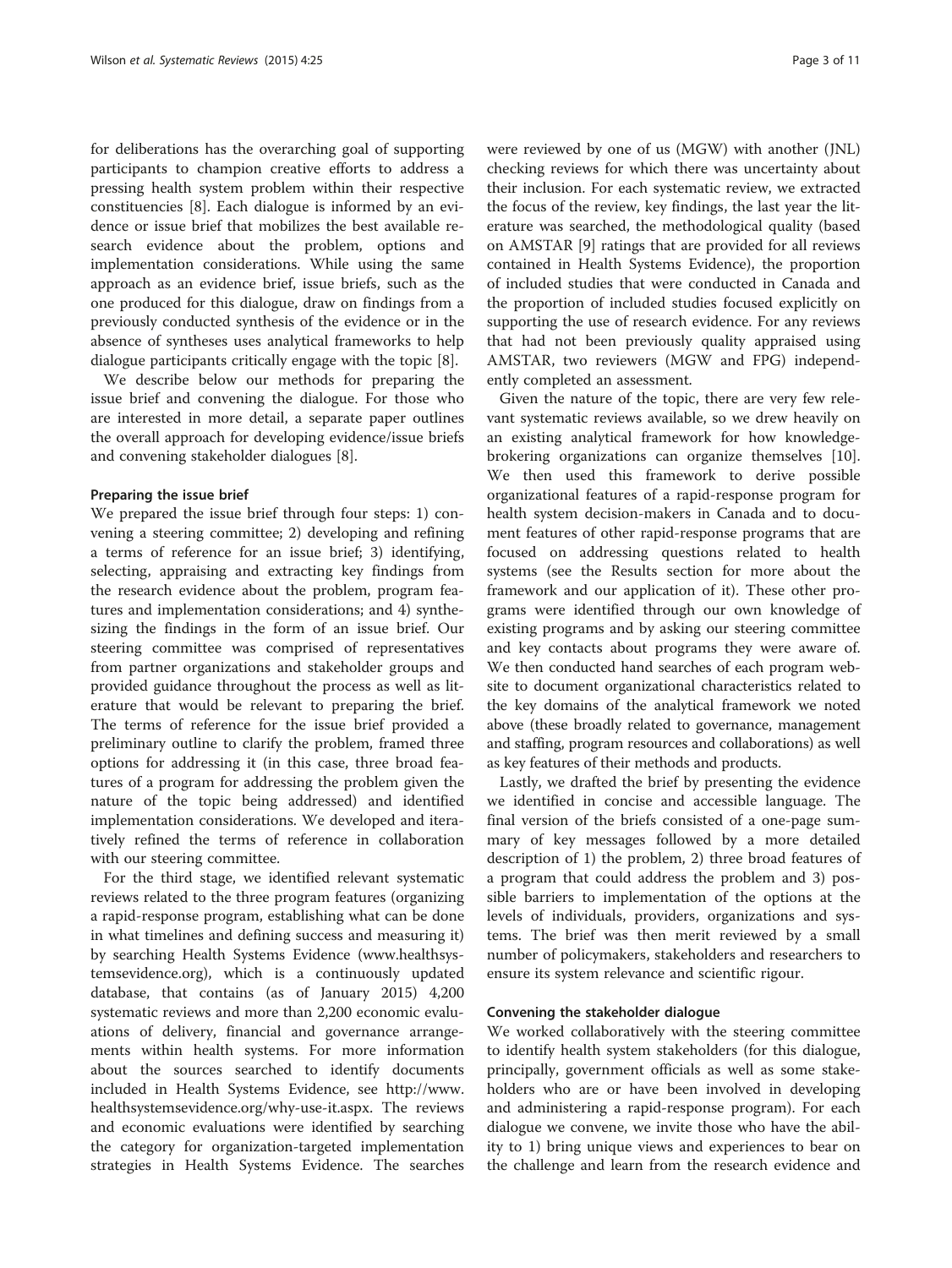<span id="page-3-0"></span>from others' views and experiences and 2) champion within their respective constituencies the actions that will address the challenge creatively. Participants were principally identified from suggestions provided by members of the steering committee, which we supplemented by reviewing government directories and websites of relevant organizations.

The dialogue was facilitated by one of us (JNL) and included deliberations about the same topics addressed in each of the three sections of the brief (problem, program features and implementation considerations). These were followed by a fourth deliberation about the next steps that could be taken. Participants were sent the brief 2 weeks before the dialogue and were requested to read it before arriving. The goal was not to aim for consensus per se, but rather provide a space where diverging opinions could be shared and discussed and to identify possible synergistic efforts among stakeholders. In addition, the dialogue followed the Chatham House Rule (i.e. 'the information received during the meeting can be used, but neither the identity nor the affiliation of the speaker(s), nor that of any other participant, may be revealed') [[11](#page-10-0)]. Lastly, each of us took notes during the deliberations as we did not audio record the dialogue. We used these notes to draft a summary of the dialogue by highlighting the key themes that emerged during each deliberation, points of disagreement or general consensus and the types of action that participants thought could be taken following the dialogue. We adhered to the Chatham House Rule by keeping the identity of participants confidential in writing the summary.

## Results

We present below a summary of the key findings from the issue brief and the key themes of the deliberations. For those who are interested in more information about each, the issue brief [\[12\]](#page-10-0) and dialogue summary [[13\]](#page-10-0) are freely available on the McMaster Health Forum website ([www.mcmasterhealthforum.org\)](http://www.mcmasterhealthforum.org/).

## Key findings from the issue brief The problem

Despite a range of approaches that are available in Canada to support health system decision-makers' efforts to find and use research evidence efficiently, significant barriers and challenges exist. We identified the following as key components of the problem:

• limited number of formalized supports in place to provide decision-makers with rapid syntheses of the best available research evidence about problems, options and/or implementation considerations related to health system challenges (i.e. providing the right product at the right time);

- inconsistent interaction between researchers and decision-makers to ensure that the priorities of decision-makers are addressed (i.e. having the right people developing products on the right issues); and
- uncertainty about what success looks like given the long chain of potential causal relationships between an intervention/program (e.g. a rapid-response program) and relevant outcomes (e.g. whether decision-makers' needs are met and/or their use of research evidence).

#### Three broad features of a program to address the problem

To promote discussion during the stakeholder dialogue about the pros and cons of a potentially viable approach to developing a rapid-response program for health system decision-makers in Canada, we identified three broad program features. The three program features were developed and refined through consultation with the steering committee and include activities related to 1) organizing a rapid-response program, 2) establishing what can be done in what timelines and 3) defining success and measuring it.

We did not identify any systematic reviews related to organizing a program to support the use of research evidence (program feature 1). What we do know is that it is essential to match form to function when organizing such a program [\[10](#page-10-0)]. To do so (and to foster deliberations about doing so), we identified four organizational features (governance, management and staffing, resources and collaboration) from a recent policy summary designed to encourage debate and innovation about the ways in which knowledge-brokering organizations organize themselves [\[10](#page-10-0)]. According to this policy summary, knowledge brokering refers to the 'use of information-packaging mechanisms and/or interactive knowledge-sharing mechanisms to bridge policy-makers' and researchers' contexts', which encompasses many of the proposed activities of the rapid-response program. We outline these types of organizational features in Table [1](#page-4-0) along with possible approaches to operationalizing each of them.

The same policy summary also provides a set of nine criteria for assessing organizational models for knowledge brokering, which were derived from a multi-method study consisting of a systematic review, scoping review of knowledge-brokering mechanisms and models, website review of existing knowledge-brokering organizations, sites visits and case studies. The summary was designed for those involved in establishing or leading organizations that support the use of research evidence in developing health policy [\[10\]](#page-10-0). The following nine criteria have been extracted directly from Lavis et al. 2013 and ask whether a knowledge-brokering organization [[10](#page-10-0)]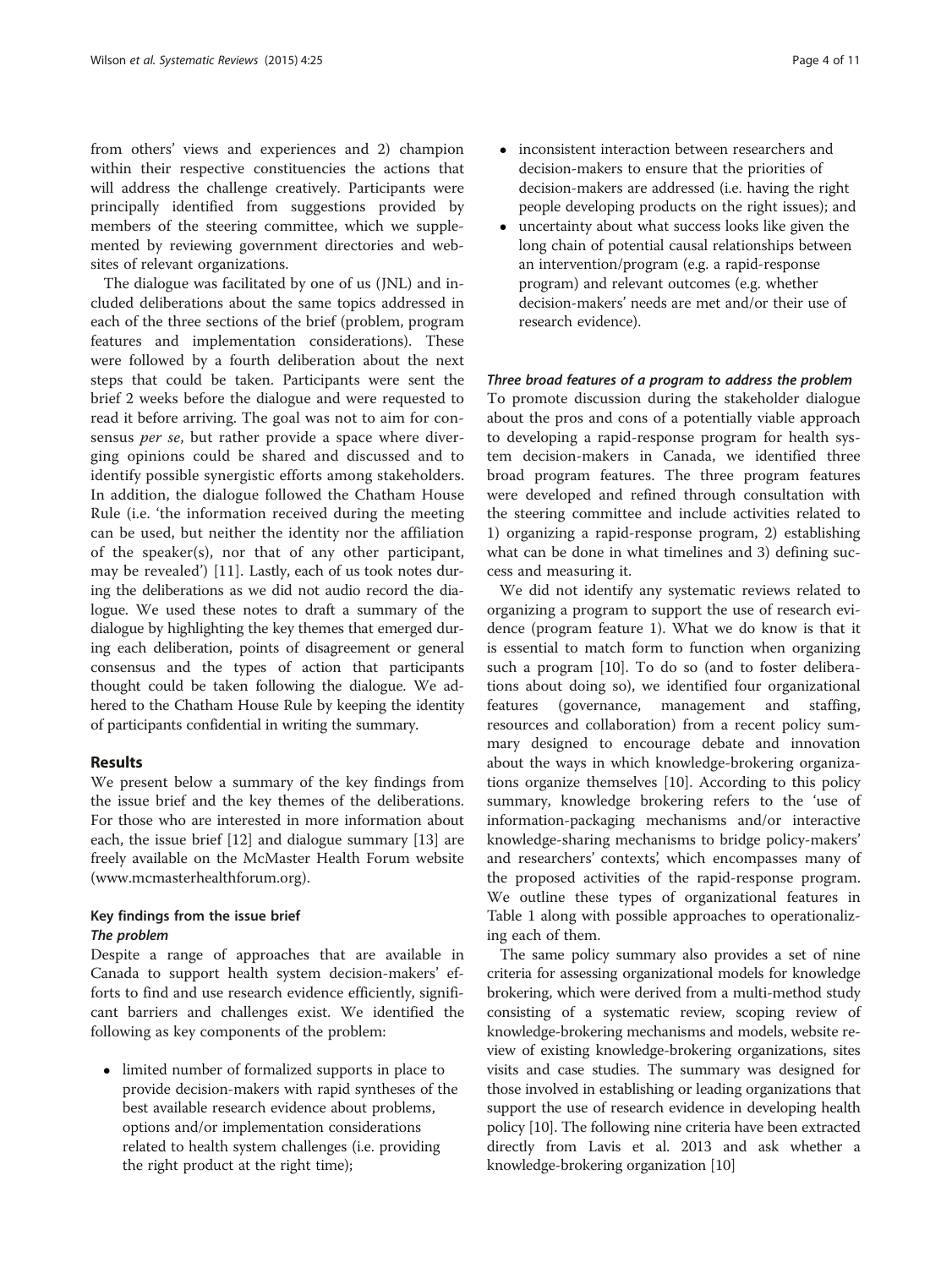## <span id="page-4-0"></span>Table 1 Summary of organizational features and possible approaches to operationalizing them (table from Wilson et al. 2014) [[12\]](#page-10-0)

| Organizational feature                  | Possible approaches to operationalizing each feature                                                                                                                                                                                                                                                                                                    | Criteria met <sup>a</sup>      |
|-----------------------------------------|---------------------------------------------------------------------------------------------------------------------------------------------------------------------------------------------------------------------------------------------------------------------------------------------------------------------------------------------------------|--------------------------------|
| Governance (structure, scope and rules) | • Administer the rapid-response program through the McMaster Health Forum<br>under its existing governance structure that prioritizes strong links with and<br>involvement of policymakers and stakeholders in the programs it delivers                                                                                                                 | $\bullet$ 1, 7                 |
|                                         | • Operationalize this approach to governance by convening a rapid-response<br>program steering committee consisting of federal, provincial and territorial health<br>system decision-makers and stakeholders who can provide strategic guidance<br>about administering the program                                                                      | • 1, 9                         |
|                                         | • Establish that the rapid-response program:                                                                                                                                                                                                                                                                                                            | $\bullet$ 2                    |
|                                         | o addresses topics requested by health system decision-makers (requests will<br>be submitted to the Forum through email and the questions will be refined by<br>the Forum in collaboration with the requestor where necessary);                                                                                                                         |                                |
|                                         | o ensures that the findings of the syntheses are based on the available<br>research evidence and not the personal views of those who requested or<br>developed it;                                                                                                                                                                                      |                                |
|                                         | o identifies whether any potential conflicts of interest exist in any product<br>produced through the rapid-response program; and                                                                                                                                                                                                                       |                                |
|                                         | ○ disseminates completed syntheses (e.g. through the existing Forum Update<br>newsletter and/or through a dedicated email list to the program partners) and<br>makes them available through a dedicated repository on the Forum's website<br>(but without the requestor's jurisdiction attached to the synthesis to provide<br>some level of anonymity) |                                |
| Management and staffing                 | • Allocate authority to the organizational leadership of the Forum for ensuring<br>the accountability of the program in relation to its mandate                                                                                                                                                                                                         | $\bullet$ 3                    |
|                                         | • Use effective project management processes to make the best use of available<br>resources and to sequence and prioritize tasks in a way that allows for all requests<br>to be completed within specified timelines                                                                                                                                    | $\bullet$ 6                    |
|                                         | • Implement minimum training standards (e.g. completing an online training<br>course about finding and using research evidence) and provide ongoing mentorship<br>for staff contributing to the rapid-response program (this includes both those at the<br>Forum and from partner networks or organizations)                                            | $\bullet$ 4                    |
| Program resources                       | • Seek external (but not user-pay) and long-term funding (e.g. from a Partnerships<br>for Health System Improvement grant from the Canadian Institutes of Health Research)<br>that will allow for both the delivery and ongoing evaluation of the program                                                                                               | $\bullet$ 5 (if<br>successful) |
|                                         | • Prioritize some requests over others in times when demand exceeds available<br>resources, which could be accomplished through one or more of the following<br>approaches:                                                                                                                                                                             | $\bullet$ 6                    |
|                                         | o completing requests from those who have not recently accessed the program;                                                                                                                                                                                                                                                                            |                                |
|                                         | o requesting a resubmission at a later date for topics that are deemed less urgent<br>(either by the requestors themselves, by the steering committee or both); and/or                                                                                                                                                                                  |                                |
|                                         | o engaging the program steering committee to help decide which requests should<br>be prioritized (e.g. through a voting or ranking process over email)                                                                                                                                                                                                  |                                |
| Collaboration                           | • Engage trusted national, provincial and territorial partner networks or organizations<br>(where possible and necessary) to                                                                                                                                                                                                                            | $\bullet$ 8                    |
|                                         | o identify whether a synthesis has already been completed on the topic (e.g. by<br>establishing a listserv that can be used to efficiently contact all partners when a request<br>is received) and                                                                                                                                                      |                                |
|                                         | o collaborate with the Forum to conduct syntheses (or build on existing products<br>identified) to ensure relevance to particular provincial and territorial contexts                                                                                                                                                                                   |                                |

<sup>a</sup>The ordering of bullets in this column corresponds to the order in the adjacent column that lists possible approaches to operationalizing each feature.

- 1. gives policymakers, stakeholders and researchers an explicit role in its governance and ensures they exercise their role with transparency and objectivity;
- 2. has and enforces rules that ensure independence in how health system information is produced,

packaged and shared and that address conflicts of interest;

3. grants the director the authority needed to ensure the accountability of the entire organization to its knowledge-brokering mandate;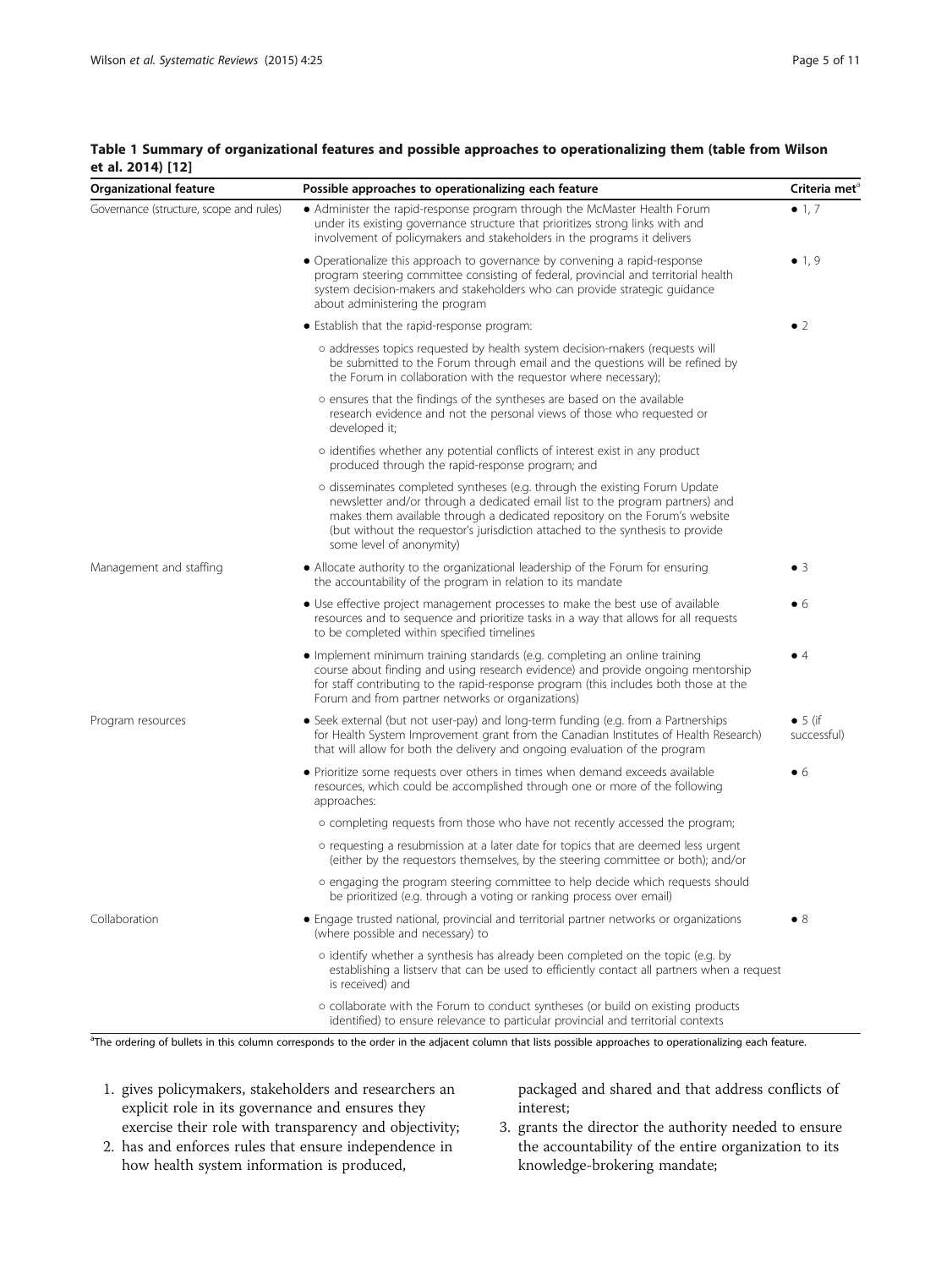- 4. ensures an appropriate size, mix and capacity of staff with knowledge-brokering responsibilities;
- 5. ensures an appropriate size of budget and an appropriate mix of funding sources for knowledgebrokering activities;
- 6. has an explicit approach to prioritizing knowledgebrokering activities and accepting commissions or requests from policymakers and stakeholders;
- 7. is located within another organization or network that supports its knowledge-brokering activities;
- 8. collaborates with other knowledge-brokering organizations in its knowledge-brokering activities; and
- 9. establishes functional linkages with policymaking and stakeholder organizations.

In Table [1,](#page-4-0) we outline which of these criteria are met by the possible approaches to operationalizing each program feature.

We also documented features of several existing rapidresponse programs that target, at least in part, health system decision-makers. We identified the programs in collaboration with our steering committee as well as from reviews of mechanisms designed to promote the use of research evidence by policymakers [\[14,15](#page-10-0)] and from our first-hand knowledge of existing programs. We only included formally organized programs that are designed to conduct rapid syntheses as their core task (as opposed to support that may be offered informally within government ministries or other organizations) given that we were interested in how to formally operationalize a rapid-response program. We documented the organizational features by reviewing their respective websites, through our first-hand knowledge of some of them, or based on input received from our project steering committee. In the cases where we relied on website review, informational gaps in our analysis may exist. We provide a list of the programs and their organization features in Additional file [1.](#page-9-0)

For program feature 2 (deciding what can be done in what timelines), we identified three different timelines in which a request can be made to the rapid-response program (3, 10 or 30 business days), which we summarize in Table [2](#page-6-0). We identified several systematic reviews evaluating interventions for supporting the use of research evidence by policymakers, but each found insufficient evidence to draw conclusions about the effectiveness of interventions [\[16-19](#page-10-0)]. While the evidence is limited, one recent low-quality review found evidence to suggest that tailored targeted messages combined with access to registries of research evidence may increase the use of research evidence in policymaking [[17](#page-10-0)]. To supplement the limited synthesized research evidence, we built on the profile of organizational characteristics of rapid-response programs provided in Additional file [1](#page-9-0) by

summarizing in Additional file [2](#page-9-0) their target audience, types of topics addressed and the products provided (and the timelines in which they are produced).

For program feature 3 (defining success and measuring it), we identified four short- and medium-term areas where the success of a rapid-response program can be measured using a brief survey administered following receipt of a rapid synthesis and short interviews approximately 6 months later. The four areas of success include 1) program organization (i.e. whether the program is organized in a way that allows health system decision-makers to efficiently make a request and receive a timely response), 2) final product (e.g. was the synthesis presented in way that was easy to understand?), 3) influence on behavioural intention to use research evidence, and 4) whether and how the synthesis was used. In Table [3](#page-7-0), we outline each of these potential areas of success and pair them with approaches to measuring whether we have been successful.

The only systematic reviews we identified for this program feature related to the use of the theory of planned behaviour. One older low-quality systematic review and an older overview of systematic reviews from the psychology field found that the theory explains approximately 39% of the variance in intention and about 27% of the variance in behaviour [\[20,21\]](#page-10-0). Linkages of a similar magnitude between intention and behaviour among healthcare professionals were found in another older but high-quality systematic review [\[22](#page-10-0)], which lends support to it being used in the study of health system decision-makers [[23](#page-10-0)].

#### Implementation considerations

We identified several possible barriers to implementing the program features, which we list in Table [4](#page-7-0). In addition, we identified possible windows of opportunity for each program feature, which include

- 1. system leaders increasingly working collaboratively to advance the timely translation of research evidence to improve the financing, sustainability and governance of the healthcare system (e.g. Evidence-Informed Healthcare Renewal Roundtable) (program feature 1);
- 2. the many lessons that have been learned from existing rapid-response programs at the local, national and international levels to decide what can be done in what timeframes (program feature 2); and
- 3. approaches to evaluation used by other programs that can be built upon to contribute to a broader evidence base about whether and how rapid-response programs work (program feature 3).

#### Summary of the dialogue

In addition to the facilitator (JNL) and two members of the McMaster Health Forum team (MGW and FPG),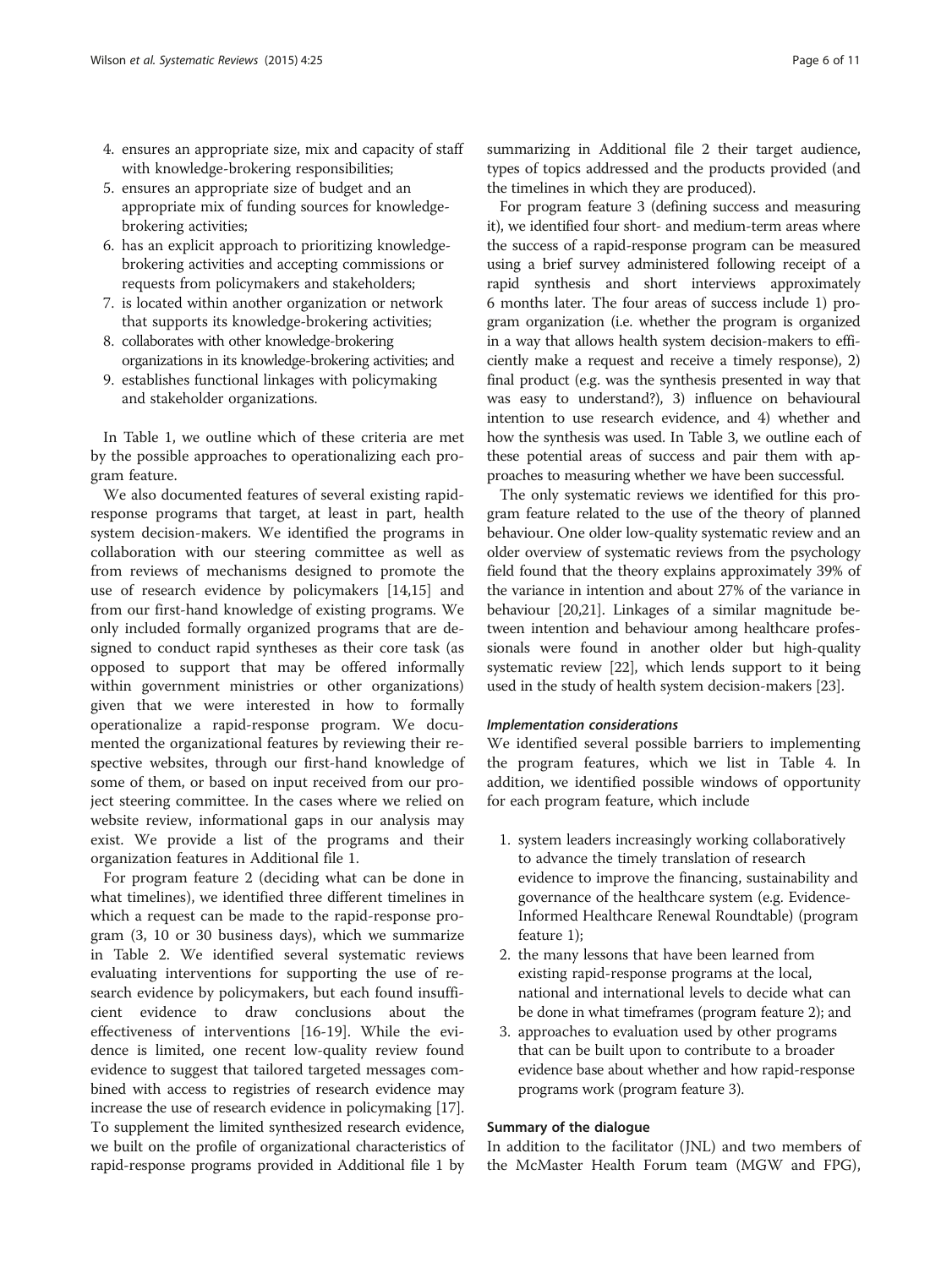| Timeline            | What can be done                                                                                                                                                                                                                                                                                                                                | What cannot be done                                                                                                                                                                                                          |  |
|---------------------|-------------------------------------------------------------------------------------------------------------------------------------------------------------------------------------------------------------------------------------------------------------------------------------------------------------------------------------------------|------------------------------------------------------------------------------------------------------------------------------------------------------------------------------------------------------------------------------|--|
| Three business days | • Identify systematic reviews and economic evaluations relevant<br>to health systems from key databases (e.g. Health Systems Evidence)                                                                                                                                                                                                          | · Identify primary research studies (e.g.<br>published studies and unpublished<br>reports)                                                                                                                                   |  |
|                     | • Provide summary tables that outline                                                                                                                                                                                                                                                                                                           | • Conduct quality appraisals for reviews<br>that are not available through Health<br>Systems Evidence                                                                                                                        |  |
|                     | o key findings from relevant systematic reviews,                                                                                                                                                                                                                                                                                                |                                                                                                                                                                                                                              |  |
|                     | o quality appraisals of systematic reviews (for reviews that are<br>available through Health Systems Evidence) and                                                                                                                                                                                                                              | • Prepare a detailed summary of key<br>findings                                                                                                                                                                              |  |
|                     | o countries in which studies included in systematic reviews were<br>conducted (for reviews that are available in Health Systems Evidence)                                                                                                                                                                                                       | • Engage experts to conduct a merit<br>review of the findings to ensure<br>scientific rigour and system relevance                                                                                                            |  |
|                     |                                                                                                                                                                                                                                                                                                                                                 | • Conduct jurisdictional scans of what is<br>being done nationally and internationally                                                                                                                                       |  |
|                     |                                                                                                                                                                                                                                                                                                                                                 | • Conduct a full systematic review                                                                                                                                                                                           |  |
| Ten business days   | • Identify systematic reviews and economic evaluations relevant<br>to health systems from key databases (e.g. Health Systems Evidence)                                                                                                                                                                                                          | · Identify grey literature (e.g.<br>unpublished reports) that is not<br>already contained in key databases<br>(e.g. Health Systems Evidence)                                                                                 |  |
|                     | · Identify relevant primary research studies when limited evidence<br>is available from systematic reviews                                                                                                                                                                                                                                      | • Prepare a detailed summary of key<br>findings                                                                                                                                                                              |  |
|                     | • Provide summary tables that outline                                                                                                                                                                                                                                                                                                           | • Incorporate feedback from experts<br>engaged in the merit-review process<br>within the 10-day timeline (but a final<br>summary that incorporates reviewers'<br>feedback will be sent within another<br>five business days) |  |
|                     | o key findings from relevant systematic reviews,                                                                                                                                                                                                                                                                                                |                                                                                                                                                                                                                              |  |
|                     | o quality appraisals of systematic reviews (for reviews that are<br>available through Health Systems Evidence) and                                                                                                                                                                                                                              |                                                                                                                                                                                                                              |  |
|                     | o countries in which studies included in systematic reviews were<br>conducted (for reviews that are available in Health Systems Evidence)                                                                                                                                                                                                       |                                                                                                                                                                                                                              |  |
|                     | • Prepare a brief summary of the key findings from systematic reviews<br>(and primary research studies where relevant)                                                                                                                                                                                                                          | • Conduct jurisdictional scans of what is<br>being done nationally and internationally                                                                                                                                       |  |
|                     | • Engage experts to conduct a merit review of the brief summary to<br>ensure scientific rigour and system relevance (a draft summary will be<br>submitted to the requester before merit reviewer feedback is received<br>and then a final summary that incorporates reviewers' feedback will<br>be submitted within another five business days) | • Conduct a full systematic review                                                                                                                                                                                           |  |
| 30 business days    | • Identify systematic reviews and economic evaluations relevant<br>to health systems from key databases (e.g. Health Systems Evidence)                                                                                                                                                                                                          | • Conduct a full systematic review                                                                                                                                                                                           |  |
|                     | • Identify relevant primary research studies when limited evidence is<br>available from systematic reviews                                                                                                                                                                                                                                      |                                                                                                                                                                                                                              |  |
|                     | • Conduct jurisdictional scans of what is being done nationally and<br>internationally through targeted searches of databases for published<br>literature, and websites of relevant jurisdictions and stakeholders for<br>grey literature that is not already contained in key databases (e.g.<br>Health Systems Evidence)                      |                                                                                                                                                                                                                              |  |
|                     | • Consult with experts with knowledge of the topic to identify<br>additional relevant research evidence (contingent on locating relevant experts)                                                                                                                                                                                               |                                                                                                                                                                                                                              |  |
|                     | • Provide summary tables that outline                                                                                                                                                                                                                                                                                                           |                                                                                                                                                                                                                              |  |
|                     | o key findings from relevant systematic reviews                                                                                                                                                                                                                                                                                                 |                                                                                                                                                                                                                              |  |
|                     | o quality appraisals of systematic reviews (for reviews that are<br>available through Health Systems Evidence) and                                                                                                                                                                                                                              |                                                                                                                                                                                                                              |  |
|                     | o countries in which studies included in systematic reviews were<br>conducted (for reviews that are available in Health Systems Evidence)                                                                                                                                                                                                       |                                                                                                                                                                                                                              |  |
|                     | • Prepare a detailed summary of the key findings from systematic<br>reviews (and primary research studies where relevant)                                                                                                                                                                                                                       |                                                                                                                                                                                                                              |  |
|                     | • Engage experts to conduct a merit review of the detailed summary<br>to ensure scientific rigour and system relevance and incorporate<br>reviewers' feedback in the final report within the 30-business-day timeline                                                                                                                           |                                                                                                                                                                                                                              |  |

#### <span id="page-6-0"></span>Table 2 Summary of what can and cannot be done in what timelines (table from Wilson et al. 2014) [\[12\]](#page-10-0)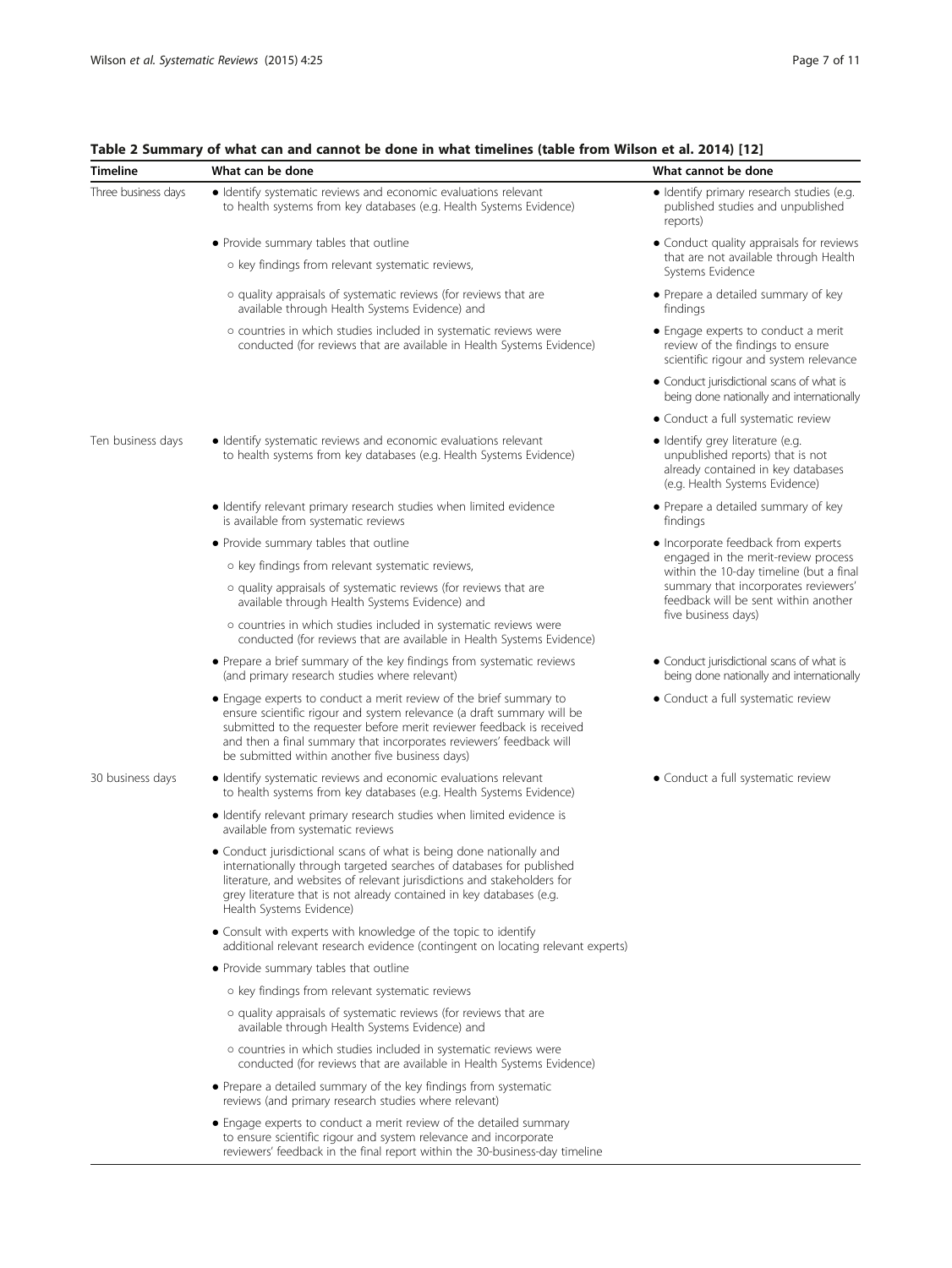| Where to measure success                                                                           | Possible approaches to measuring whether we have been successful                                                                                                                                                                                                                                                                                                           |  |
|----------------------------------------------------------------------------------------------------|----------------------------------------------------------------------------------------------------------------------------------------------------------------------------------------------------------------------------------------------------------------------------------------------------------------------------------------------------------------------------|--|
| Program organization                                                                               | • Brief survey asking the requestor to evaluate key features of the rapid-response<br>program (administered after receipt of rapid synthesis)                                                                                                                                                                                                                              |  |
|                                                                                                    | • Short qualitative interviews with requestors (conducted approximately 6 months<br>following receipt of rapid synthesis)                                                                                                                                                                                                                                                  |  |
| Final product (i.e. did the rapid synthesis meet the                                               | • Brief survey asking the requestor to evaluate key features of the rapid synthesis                                                                                                                                                                                                                                                                                        |  |
| requestor's needs?)                                                                                | • Short qualitative interviews with requestors asking questions about what was most<br>and least helpful about the synthesis (6 months following receipt of rapid synthesis)                                                                                                                                                                                               |  |
| Influence on behavioural intention to find and use research<br>evidence                            | • Assessment of behavioural intention (and the attitudes, social norms and perceived<br>behavioural control that influence whether such intention translates into action) after<br>receiving the rapid synthesis and 6 months later (assessed in survey administered after<br>receipt of rapid synthesis and again during the short qualitative interviews 6 months later) |  |
| Whether and how the synthesis was used (i.e. did it<br>support evidence-informed decision-making?) | • Short qualitative interviews with requestors about how they used the rapid synthesis<br>(conducted 6 months following receipt of rapid synthesis)                                                                                                                                                                                                                        |  |

## <span id="page-7-0"></span>Table 3 Summary of possible indicators of success and approaches to measuring success (table from Wilson et al. 2014) [[12\]](#page-10-0)

## Table 4 Potential barriers to implementing program features (table adapted from Wilson et al. 2014) [[12\]](#page-10-0)

| Levels           | <b>Potential barriers</b>                                                                                                                                                                                                                                                                          |  |  |
|------------------|----------------------------------------------------------------------------------------------------------------------------------------------------------------------------------------------------------------------------------------------------------------------------------------------------|--|--|
| Individual       | • No barriers identified at the citizen or patient level for any of the program features                                                                                                                                                                                                           |  |  |
| Service provider | Program feature 1 - organizing a rapid-response program                                                                                                                                                                                                                                            |  |  |
|                  | • Existing providers of rapid-response programs may overlap to some extent with the scope of a new program focused on<br>producing rapid syntheses for health system decision-makers about problems, options and/or implementation considerations<br>related to a specific health system challenge |  |  |
|                  | Program feature 2 - deciding what can be done in what timelines                                                                                                                                                                                                                                    |  |  |
|                  | • None identified                                                                                                                                                                                                                                                                                  |  |  |
|                  | Program feature 3 - defining success and measuring it                                                                                                                                                                                                                                              |  |  |
|                  | • None identified                                                                                                                                                                                                                                                                                  |  |  |
| Organization     | Program feature 1 - organizing a rapid-response program                                                                                                                                                                                                                                            |  |  |
|                  | • Organizations may still lack the skills, structures, processes and a culture to promote and use research findings in<br>decision-making                                                                                                                                                          |  |  |
|                  | Program feature 2 - deciding what can be done in what timelines                                                                                                                                                                                                                                    |  |  |
|                  | • None identified                                                                                                                                                                                                                                                                                  |  |  |
|                  | Program feature 3 - defining success and measuring it                                                                                                                                                                                                                                              |  |  |
|                  | • None identified                                                                                                                                                                                                                                                                                  |  |  |
| System           | Program feature 1 - organizing a rapid-response program                                                                                                                                                                                                                                            |  |  |
|                  | • Decision-makers may be reluctant to rely on a rapid-response program established in another jurisdiction                                                                                                                                                                                         |  |  |
|                  | • Decision-makers may be reluctant to make requests to an external rapid-response program for politically sensitive issues<br>or to publicly disclose that they made a request                                                                                                                     |  |  |
|                  | • Decision-makers may face difficulties in developing a shared vision for a rapid-response program given their constraints<br>and competing priorities                                                                                                                                             |  |  |
|                  | Program feature 2 - deciding what can be done in what timelines                                                                                                                                                                                                                                    |  |  |
|                  | • Decision-makers may not be inclined to make requests to an external rapid-response program for very short timeframes<br>(e.g. 3 days) given that this may already be done internally on a routine basis                                                                                          |  |  |
|                  | Program feature 3 - defining success and measuring it                                                                                                                                                                                                                                              |  |  |
|                  | • Decision-makers may be reluctant to fully disclose the impact of the rapid-response program, especially on politically<br>sensitive issues                                                                                                                                                       |  |  |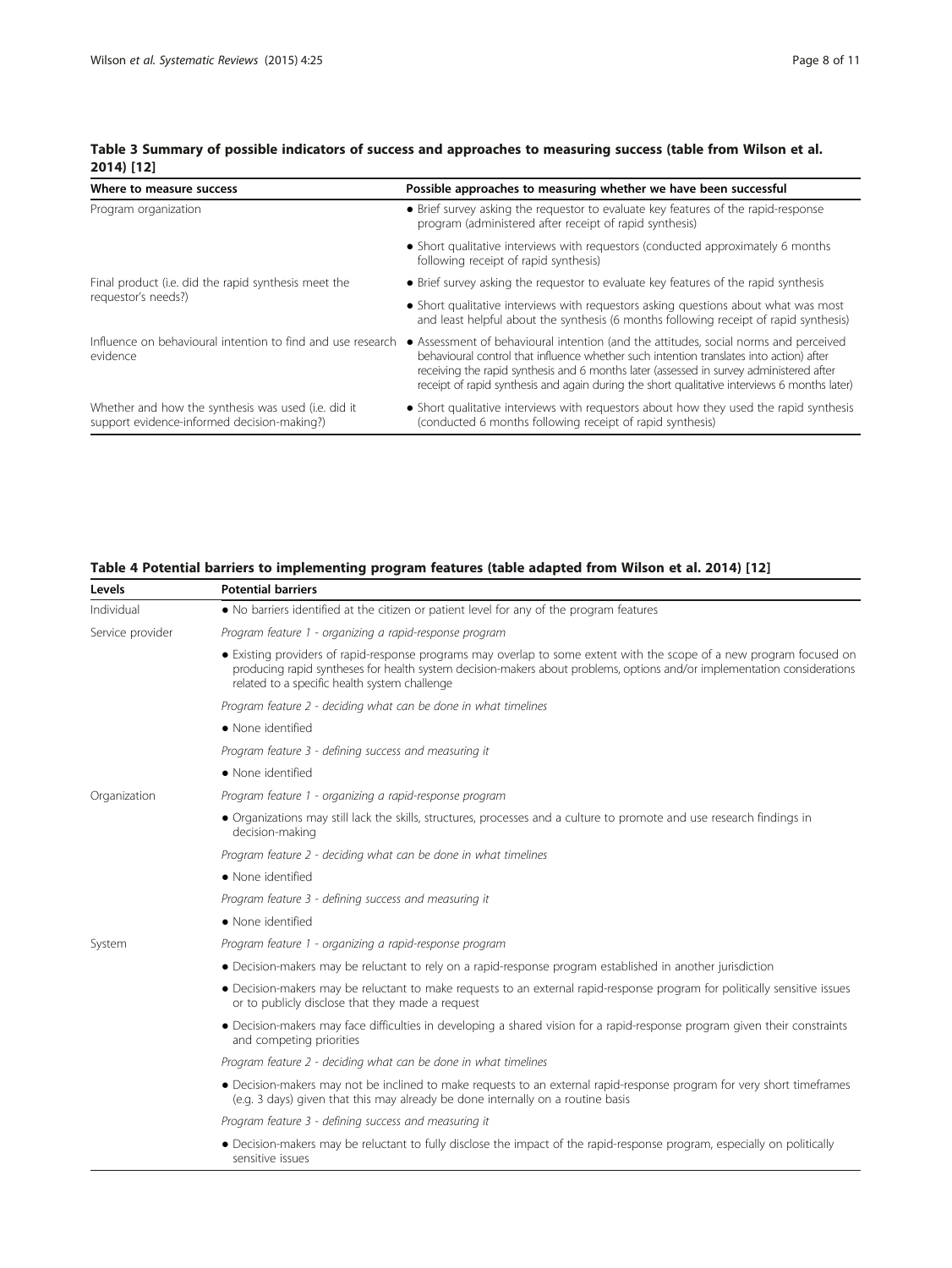the dialogue brought together a diverse group of 11 stakeholders (nine policymakers/managers and two individuals from organizations that provide support to government decision-makers) from across Canada. Of these, five joined the dialogue in-person and the remaining six joined through video teleconference. The number of dialogue participants was purposefully lower than our typical range of 18 to 22 given our mix of in-person and video participation, and the dialogue was purposefully shorter than our usual full-day dialogue given our smaller number of participants and the challenge of sustaining attention among video participants.

Dialogue participants generally agreed that health system decision-makers faced the three general challenges outlined earlier for finding and using research evidence. During the deliberation about these challenges, participants emphasized five specific challenges. First, the difficulty in accessing the best available research evidence in a timely fashion was highlighted by many. It was specifically noted that the definition of 'timely' often differs significantly between researchers and decision-makers, which poses challenges for accessing research evidence through most researchers. Second, contextualizing the research evidence was noted as being challenging but critical for helping to identify what the research evidence means for a particular jurisdiction at a given time. Third, accessing expertise was raised as another challenge, particularly when there is only a limited body of research evidence available from which to draw from. Fourth, participants emphasized the lack of capacity to find and use research evidence (particularly in smaller provinces which may have few internal resources as compared to larger provinces), both in terms of human resources and organizational structures for 'policy shops' within ministries of health. Lastly, ensuring the confidentiality of politically sensitive requests (e.g. those linked to negotiations with professional organizations) was seen as a challenge that would need to be addressed (particularly if the products of a rapid-response program are routinely made publicly available).

Dialogue participants agreed with the core components of the three program features and offered several suggestions and/or challenges related to them. First, while agreeing with many of the proposed organizational features in program feature 1, most supported the suggestion from one participant that the initial focus should be on the 'organic' development of a pan-Canadian network, with the McMaster Health Forum as a national coordinating hub. With respect to what can be done in what timelines (program feature 2), some questioned whether the three-business-day product would be requested often (given that many ministries of health would do this type of work on their own), whether jurisdictional scans about 'who's doing what' could be offered

as a fourth type of product, the feasibility of consistently preparing these products within the proposed timelines and if the products can be translated to make them available in both of the country's official languages. Lastly, participants noted challenges in the fourth area of program feature 3 (measuring whether and how the product was used). Specifically, several dialogue participants argued that it is difficult to assess the extent to which a product informed or influenced a policy decision. In particular, participants emphasized that the timeline for conducting the evaluation is unlikely to align with the timelines for policy development and

could benefit from but did not make the request (e.g. download statistics) would be worthwhile to explore. The main challenges identified for moving forward were securing stable, long-term funding and finding a way to effectively and equitably manage the expected demand. Dialogue participants indicated support for engaging in a process to 'organically' build a pan-Canadian network, which they saw as needing to support efforts to 1) develop a common vision for the network, 2) explore how to link with organizations that could contribute to establishing and maintaining the rapid-response network, 3) map potential key individuals and organizations that could be involved within their respective jurisdictions that could contribute to the rapid-response network and identify ways to bring them together, 4) find 'kindred spirits' in other provinces and territories (both individuals and organizations) that could join a pan-Canadian rapid-response network and 5) encourage people to direct their health-system-related questions to the newly established rapid-response network.

decision-making processes (i.e. a decision, or the full sequence of decisions, is unlikely to be made soon after a product is disseminated), thereby limiting the ability to make definitive statements about whether and how a product was used. In addition to the proposed measurement approaches, participants suggested that the possibility of capturing additional data from requestors (before responding to the request) and from others who

### **Discussion**

## Principal findings

We found very few systematic reviews related to the three broad features (organizing a rapid-response program, deciding what can be done in what timelines and defining success and measuring it) of a rapid-response program for health system decision-makers. However, we used an existing analytical framework for how knowledge-brokering organizations can organize themselves [[10\]](#page-10-0) to derive possible organizational features (broadly related to governance, management and staffing, program resources and collaborations). We also documented features of other rapid-response programs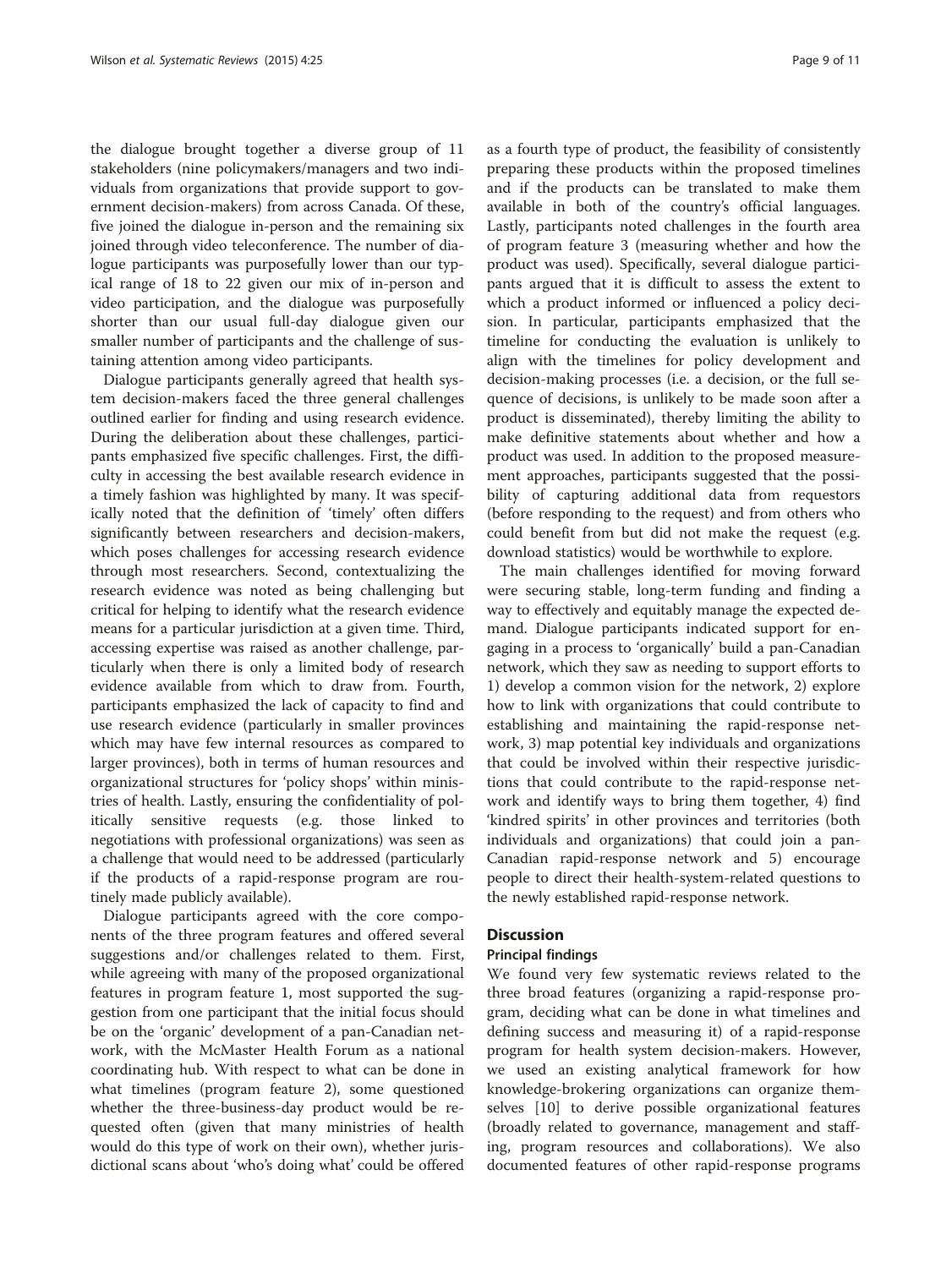<span id="page-9-0"></span>that are focused on addressing questions related to health systems. In using the issue brief as a starting point for a half-day stakeholder dialogue, the 11 participants from across Canada largely agreed with the content presented in the brief but noted two key challenges to consider: securing stable, long-term funding and finding a way to effectively and equitably manage expected demand. In addition, the main recommendations and suggestions for the next steps from dialogue participants included 1) taking an 'organic' approach to developing a pan-Canadian network (with the McMaster Health Forum as the central hub), 2) including jurisdictional scans as a type of product to deliver through the program (rather than only syntheses of research evidence) and 3) refining the evaluation approach to include additional baseline information (e.g. their baseline intention to use research evidence).

#### Strengths and limitations

The principal strength of our process is that we paired an issue brief outlining research evidence, analytical frameworks and characteristics of existing rapidresponse programs focused on health systems with a robust deliberative process that gave voice to the tacit knowledge and real-world views and experiences of those involved in and/or affected by the issue. The main limitation is that we engaged a relatively smaller number of dialogue participants ( $n = 11$ ) than the 18 to 22 participants that we have previously engaged in other stakeholder dialogues and, hence, may have missed divergent views held by some health system decision-makers across the country.

## Conclusions

Dialogue participants have clearly signalled that there is an appetite for a rapid-response program for health system decision-makers in Canada that addresses problems, options and/or implementation considerations related to a specific health system challenge. In light of the feedback about the need to 'organically' build such a program, we are currently engaging in efforts to build partnerships and secure funding to support the creation of a pan-Canadian network for conducting rapid syntheses for health system decision-makers in Canada. This includes the key next steps noted in the summary of the dialogue earlier, namely, developing a common vision and exploring links with other organizations (including funding organizations), networks and 'kindred spirits' that could join and contribute to sustaining a pan-Canadian rapid-response network. We believe that building such a network will make a significant contribution to addressing a gap in knowledge translation efforts for health system decision-makers in Canada.

## Additional files

[Additional file 1:](http://www.systematicreviewsjournal.com/content/supplementary/s13643-015-0009-3-s1.docx) Analysis of organizational features of rapid-response programs targeted to health system decision-makers (table from Wilson et al. 2014) [\[12](#page-10-0)]. The table is a reproduction from Wilson et al. 2014 [12] and provides an analysis of the features of the nine rapid-response programs targeted to health system decision-makers that we identified in the development of the issue brief [1-5,[24](#page-10-0)-[28\]](#page-10-0).

[Additional file 2:](http://www.systematicreviewsjournal.com/content/supplementary/s13643-015-0009-3-s2.doc) Summary of activities of rapid-response programs targeted to health system decision-makers (table from Wilson et al. 2014) [[12\]](#page-10-0). The table is a reproduction from Wilson et al. 2014 [\[12\]](#page-10-0) and summarizes the activities of the nine rapid-response programs targeted to health system decision-makers that we identified in the development of the issue brief [1-4[,24](#page-10-0)-[30\]](#page-10-0).

#### Competing interests

All three authors hold positions at the McMaster Health Forum, which was proposed in the issue brief as a potential host for a rapid-response program and in the stakeholder dialogue as a potential hub for a rapid-response network.

#### Authors' contributions

MGW, JNL, and FPG conceived of the project. MGW drafted the manuscript. JNL and FPG reviewed and revised the manuscript. All authors have read and approved the final version of the manuscript.

#### Acknowledgements

We would like thank those involved with preparing the issue brief and organizing the stakeholder dialogue, who we formally acknowledge in the brief and dialogue summary that are available on the McMaster Health Forum website [\(www.mcmasterhealthforum.org\)](http://www.mcmasterhealthforum.org/). Funding for the stakeholder dialogue and the issue brief that informed it was provided by the Canadian Institutes of Health Research through the Partnerships for Health System Improvement (PHSI) Planning Grant Program (grant #309184) and the Government of Ontario (through a Ministry of Health and Long-Term Care Health System Research Fund grant entitled 'Harnessing Evidence and Values for Health System Excellence').

#### Author details

<sup>1</sup>McMaster Health Forum, McMaster University, Hamilton, Canada. <sup>2</sup>Centre for Health Economics and Policy Analysis, McMaster University, Hamilton, Canada. <sup>3</sup> Department of Clinical Epidemiology and Biostatistics, McMaster University, Hamilton, Canada. <sup>4</sup> Department of Political Science, McMaster University, Hamilton, Canada. <sup>5</sup>Department of Global Health and Population, Harvard School of Public Health, Cambridge, USA.

#### Received: 31 July 2014 Accepted: 28 January 2015 Published online: 11 March 2015

#### References

- 1. Canadian Agency for Drugs and Technologies in Health. Rapid Response. <http://cadth.ca/en/products/rapid-response> . 13-1-2014.
- 2. Institut national d'excellence en santé et en services sociaux (INESSS). Les produits de l'INESS. Montréal, Canada: INESS; 2013.
- 3. Ontario HIV Treatment Network. Rapid Response Service. [http://www.ohtn.](http://www.ohtn.on.ca/rapid-response-guidelines/) [on.ca/rapid-response-guidelines/.](http://www.ohtn.on.ca/rapid-response-guidelines/) 5-2-2014.
- 4. Ottawa Hospital Research Institute. Knowledge to action. Ottawa: Ottawa Hospital Research Institute; 2014.
- 5. Khangura S, Konnyu K, Cushman R, Grimshaw J, Moher D. Evidence summaries: the evolution of a rapid review approach. Syst Rev. 2012;1:10.
- 6. Bennet G, Jessani N. The Knowledge Translation Toolkit. Ottawa, Canada: International Development Research Centre; 2011.
- 7. McMaster Health Forum. Rapid Response Program. [http://www.](http://www.mcmasterhealthforum.org/policymakers/rapid-response-program) [mcmasterhealthforum.org/policymakers/rapid-response-program](http://www.mcmasterhealthforum.org/policymakers/rapid-response-program) . 17-7-2014.
- 8. Moat KA, Lavis JN, Clancy SJ, El-Jardali F, Pantoja T. Evidence briefs and deliberative dialogues: perceptions and intentions to act on what was learnt. Bull World Health Organ. 2014;92:20–8.
- 9. Shea B, Grimshaw J, Wells G, Boers M, Andersson N, Hamel C, et al. Development of AMSTAR: a measurement tool to assess the methodological quality of systematic reviews. BMC Med Res Methodol. 2007;7:10–6.